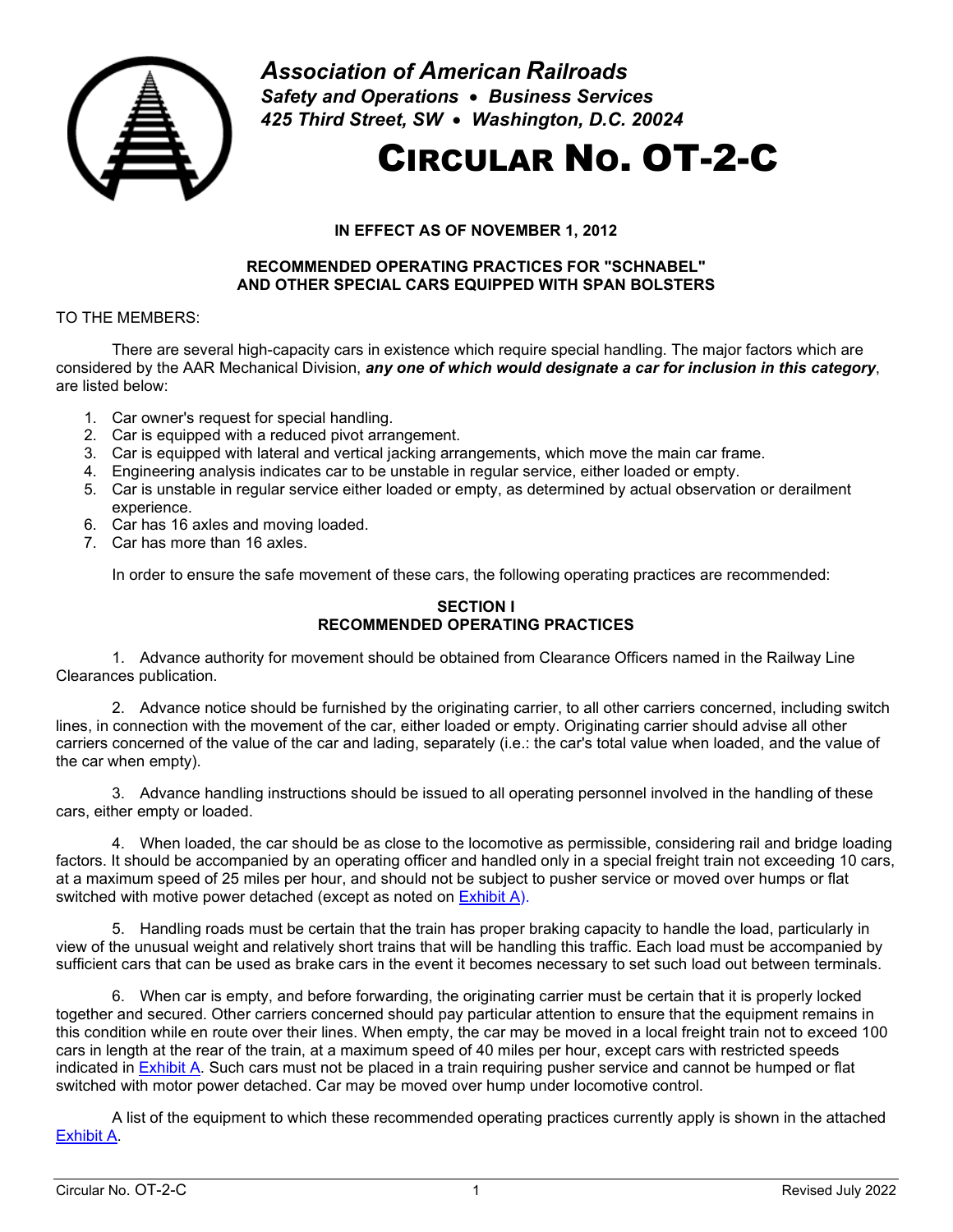#### **SECTION II**

# **SPECIAL OPERATING INSTRUCTIONS FOR 36-AXLE SCHNABEL CARS**

- 1. Car should be moved only in special trains, both empty and loaded.
- 2. Maximum operating speed loaded is 15 m.p.h. and 25 m.p.h. when empty.
- 3. Personnel trained in operation of car systems should travel with car during all movement.
- 4. Car, both empty and loaded, should not be subjected to pusher service, moved over humps, or flat switched with motive power detached.
- 5. Special train consist should not exceed ten cars.
- 6. Survey of track conditions, clearance obstructions, and car operation requirements should be conducted in advance of authorization for movement.
- 7. Advance handling instructions should be issued to all operating personnel involved in handling this car, either empty or loaded.
- 8. Advance notice should be furnished by the originating carrier to all other carriers concerned, including switch lines, in connection with the movements of the car, either loaded or empty. Originating carrier should advise all other carriers concerned of the value of the car and lading separately (i.e., the car's total value when loaded, and the value of the car when empty).

Supersedes Circular No. OT-2-B dated May 1, 1992.

By direction of, **Nichole Fimple** AVP Business Services/Executive Dir. Rules and Standards Association of American Railroads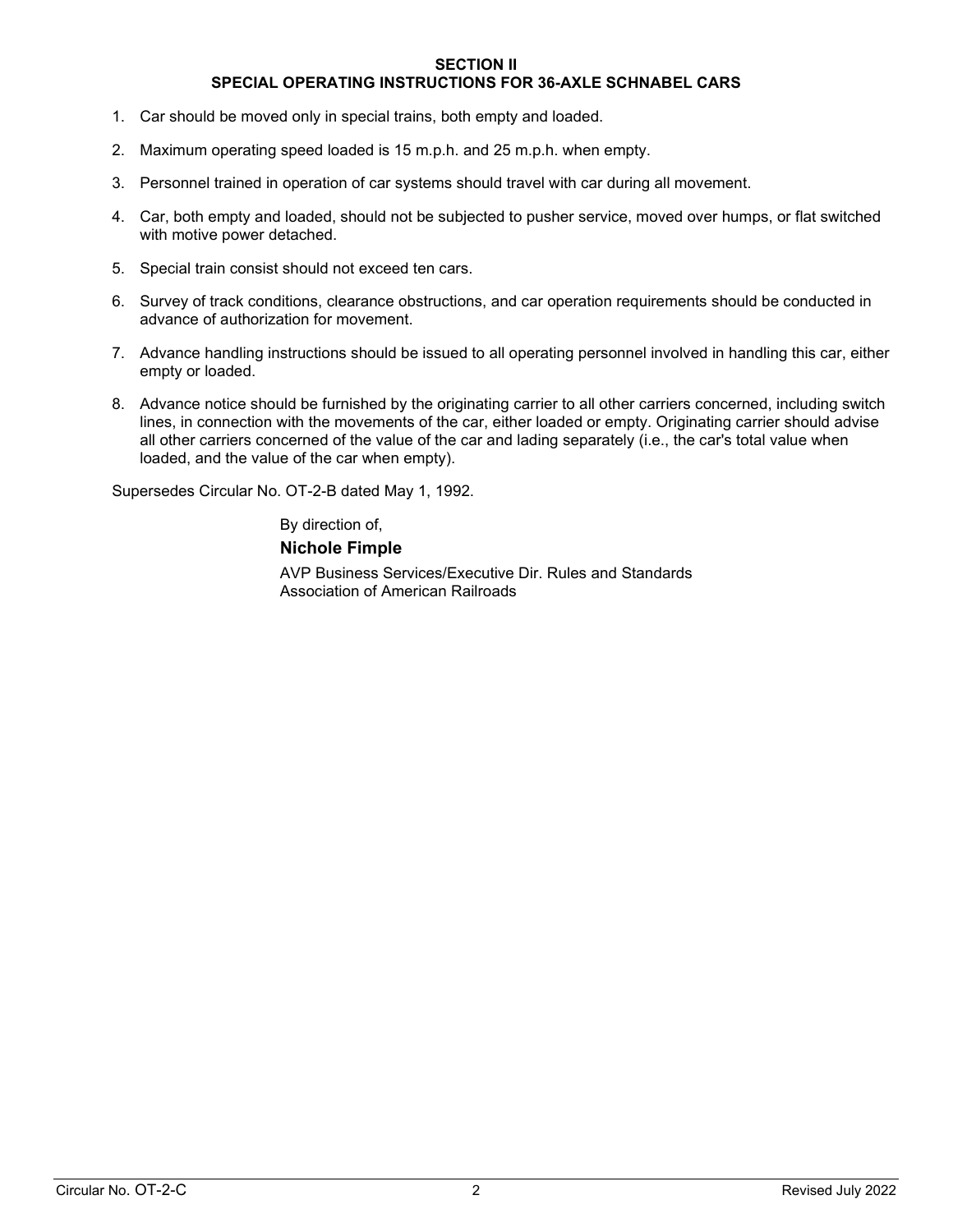# **CIRCULAR NO. OT-2-C**

**Exhibit A (Revised July 1, 2022):** Recommended Operating Practices for "Schnabel" and Other Special Cars Equipped with Span Bolsters

<span id="page-2-0"></span>

| <b>Equipment ID</b> | Equipment<br><b>Type Code</b> | Mechanical<br>Designation | Outside<br>Length | <b>Truck</b><br>Count | Axle<br>Count | <b>Gross Rail</b><br>Load (GRL) | <b>Restricted</b><br><b>Speed Empty</b> | <b>Restricted</b><br><b>Speed Loaded</b> | <b>Notes</b> | Owner                                      |
|---------------------|-------------------------------|---------------------------|-------------------|-----------------------|---------------|---------------------------------|-----------------------------------------|------------------------------------------|--------------|--------------------------------------------|
| BBCX001000          | L090                          | $\overline{LS}$           | 115' 6"           | 8                     | 20            | 1,424,000                       | 45                                      | 25                                       |              | <b>Emmert Leasing LLC</b>                  |
| CCRX040010          | L090                          | LS                        | 109'6"            | 8                     | $20\,$        | 1,464,000                       | $50\,$                                  | 25                                       |              | Contractors Cargo Co                       |
| GEGX021154          | F431                          | <b>FD</b>                 | 153' 10"          | 8                     | 16            | 1,258,000                       | 40                                      | 40                                       |              | General Electric Company - Gas Turbines    |
| GEGX021155          | F431                          | <b>FD</b>                 | 147' 10"          | 8                     | 16            | 1,260,000                       | 40                                      | 40                                       |              |                                            |
| GEX080000           | F431                          | <b>FD</b>                 | 136'0"            | $6\phantom{a}$        | 16            | 1,091,500                       | 40                                      | 40                                       |              | <b>General Electric Company</b>            |
| GEX080002           | F431                          | <b>FD</b>                 | 141'0"            | 8                     | 16            | 1,117,000                       | 40                                      | 40                                       |              |                                            |
| GEX080003           | F431                          | FD                        | 154' 6"           | 8                     | 20            | 1,488,600                       |                                         |                                          |              |                                            |
| HEPX000200          | L090                          | $\overline{LS}$           | 123'3''           | 8                     | 20            | 1,466,000                       |                                         |                                          |              | Hydro-Electric Power Commission of Ontario |
| HEPX000201          | $\overline{F4}31$             | FD                        | 146' 2"           | 8                     | 16            | 1,144,000                       | 45                                      | 45                                       |              | Hydro-Electric Power Commission of Ontario |
| HLIX0002018         | L090                          | <b>LS</b>                 | 123'0"            | 10 <sup>1</sup>       | $20\,$        | 1,430,000                       | 45                                      | 25                                       | 2,3,4,5,6    | HLI RAIL AND RIGGING, LLC                  |
| KRL003601           | L090                          | <b>LS</b>                 | 231'8"            | 10 <sup>°</sup>       | 36            | 2,574,000                       | $\overline{25}$                         | 15                                       | Section II   | Kasgro Rail Lines                          |
| KRL164000           | F431                          | FD                        | 149'6"            | 8                     | 16            | 1,144,000                       | 45                                      | 45                                       | 1,2,3,4      |                                            |
| KRL164001           | F436                          | <b>FD</b>                 | 148' 10"          | 8                     | 16            | 1,144,000                       | 45                                      | 45                                       |              |                                            |
| KRL164002           | F436                          | <b>FD</b>                 | 148' 10"          | 8                     | 16            | 1,144,000                       | 45                                      | 45                                       |              |                                            |
| KRL164003           | F436                          | ${\sf FD}$                | 148' 10"          | 8                     | 16            | 1,140,000                       | 45                                      | 45                                       |              |                                            |
| KRL164004           | F436                          | <b>FD</b>                 | 148' 10"          | 8                     | 16            | 1,140,000                       | 45                                      | 45                                       |              |                                            |
| KRL164005           | F431                          | <b>FD</b>                 | 148' 10"          | 8                     | 16            | 1,260,000                       | 45                                      | 45                                       |              |                                            |
| KRL164006           | F431                          | <b>FD</b>                 | 148' 10"          | 8                     | 16            | 1,153,600                       | 45                                      | 45                                       |              |                                            |
| KRL16800            | F431                          | FD                        | 144' 10"          | 8                     | 16            | 1,144,000                       | 45                                      | 45                                       |              |                                            |
| KRL16801            | F431                          | <b>FD</b>                 | 144' 10"          | 8                     | 16            | 1,144,000                       | 45                                      | 45                                       |              |                                            |